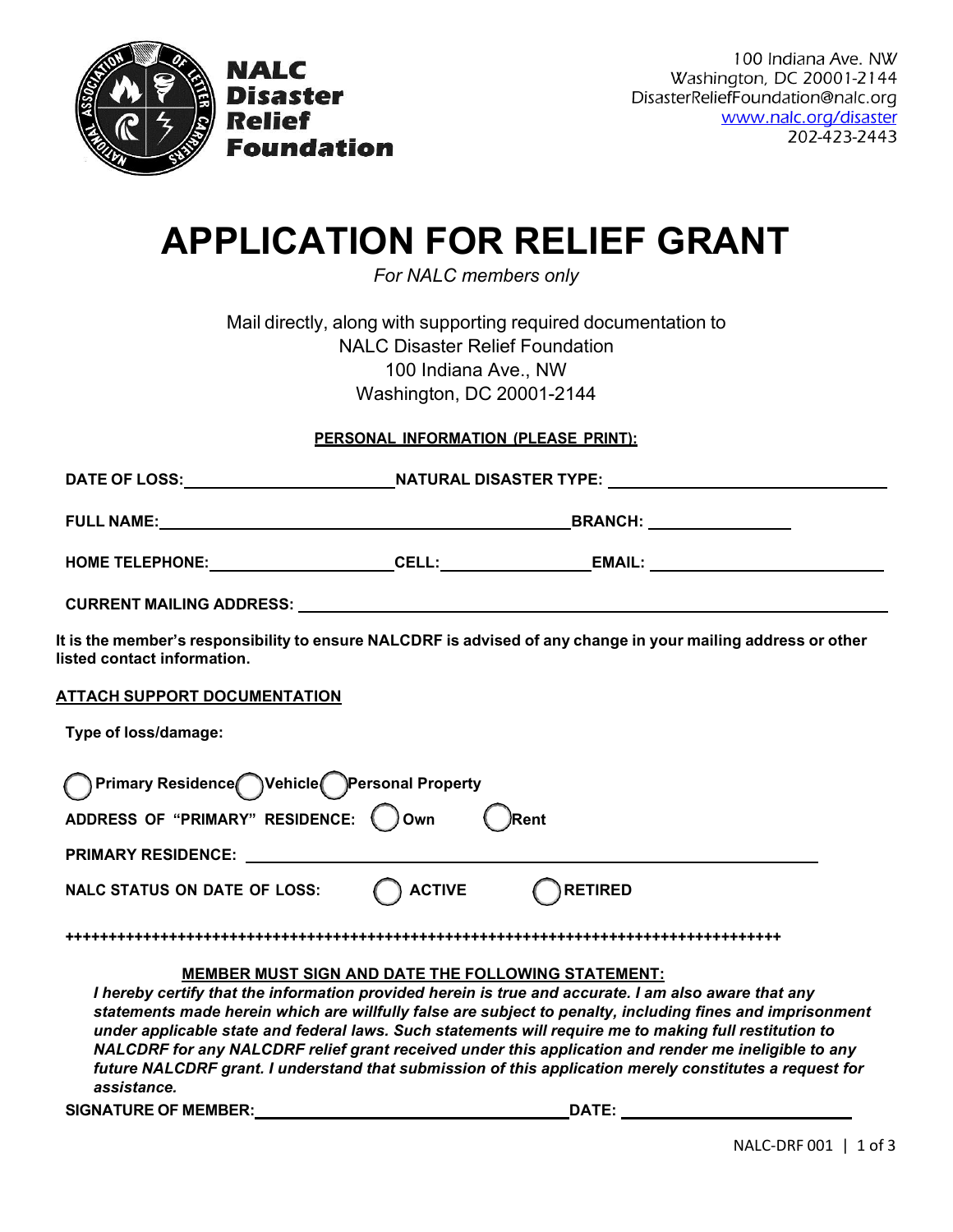

100 Indiana Ave. NW Washington, DC 20001-2144 DisasterReliefFoundation@nalc.org www.nalc.org/disaster 202-423-2443

## **Eligibility Criteria**

*(Effective for natural disasters occurring on or after July 20, 2018)*

**Relief grants are only considered for property damage sustained to a "primary residence," vehicle, or personal property,such as but not limited to, a hurricane, flood,tornado, wildfire, earthquake, orsevere storm. Damage declared by an applicant will be verified.**

- **1. Must be a NALC member as defined by the NALC Constitution: Article 2 Section1 (a).**
- **2. Members do NOT have to wait for emergency relief or insurance claims to apply.**
- **3. All members having been temporarily displaced from their primary residence "uninhabitable" MUST submit a signed, personal narrative detailing the specific reasons for the anticipated duration of the displacement.**
- **4. Applicationsfor grantsfrom NALCDRF must be received no later than 120 days from the date that the natural disaster occurred unless the applicant can provide sufficient reason(s) why they were unable to complete and submit their application prior to this deadline. Requests for exceptions will be ruled on by the NALCDRF Directors on a case‐by‐case basis.**
- **5. Items needed for a complete file:**
	- **Own:** 
		- **1. Complete Grant Application**
		- **2. Proof of homeownership or vehicle ownership (if damaged)**
		- **3. Clear-cut photos of damaged property (Home, vehicle (if damaged), personal)**
		- **4. List of items damaged and estimate cost**
		- **5. Hotel receipts (if applicable), repair estimates (if available), insurance quotes, Etc.**
		- **6. President or Designee verification**
	- **Rent:**
		- **1. Complete Grant Application**
		- **2. Clear-cut photos of damaged property (vehicle (if damaged), personal)**
		- **3. List of items damaged and estimate cost**
		- **4. Hotel receipts (if applicable)**
		- **5. Copy of deposit on new place (if applicable)**
		- **6. President or Designee verification**